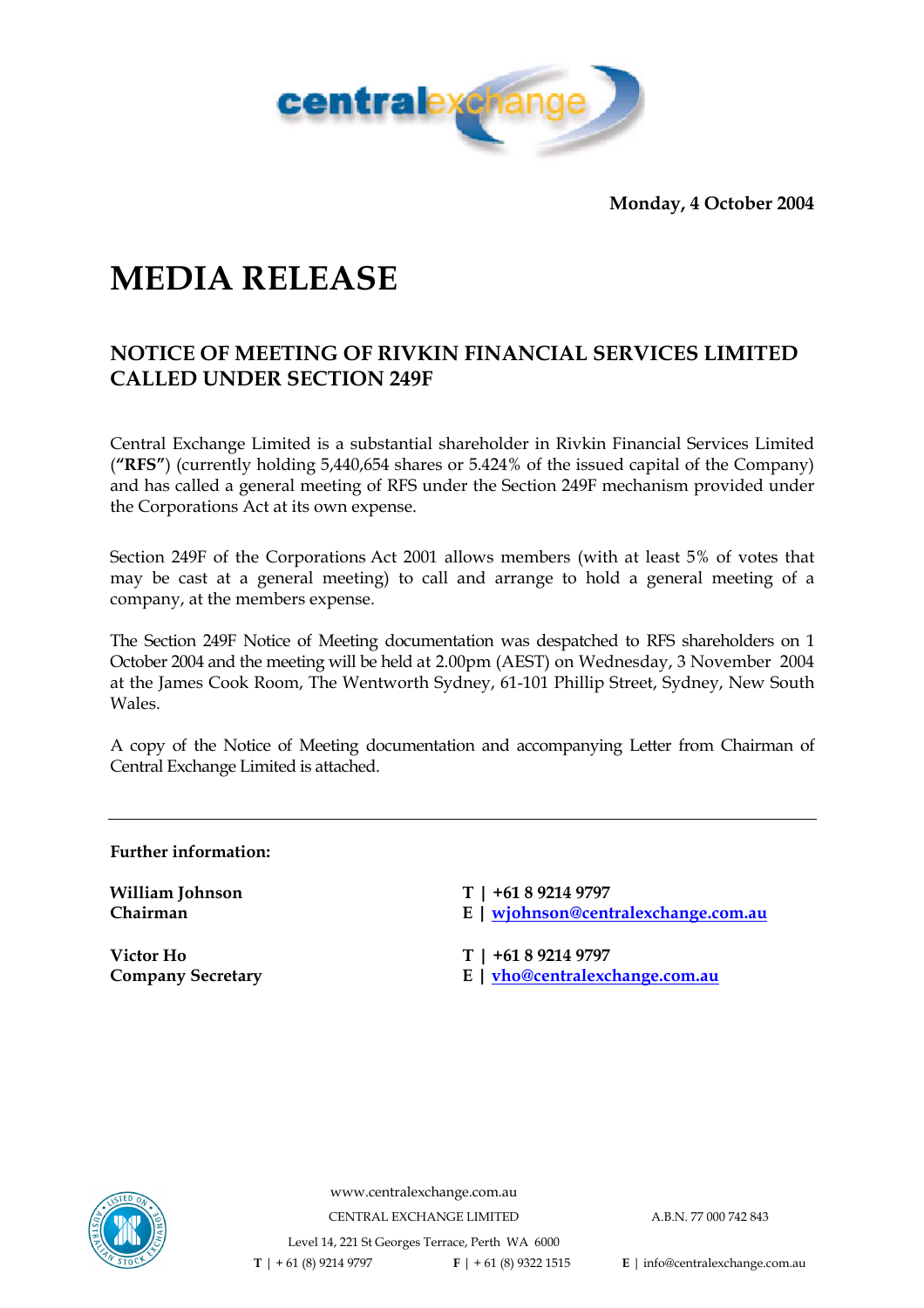# **LETTER FROM CHAIRMAN OF CENTRAL EXCHANGE LIMITED**

1 October 2004

Dear Shareholders,

Central Exchange is a substantial shareholder in Rivkin Financial Services Limited (**"RFS"** of **"Company"**) (currently holding 5,095,994 shares or 5.08% of the issued capital of the Company) and has called a general meeting of RFS under the Section 249F mechanism provided under the Corporations Act **at its own expense**.

As a substantial shareholder and with considerable funds invested in the Company we have noticed with some concern events at the Company since the departure of the Rivkin family from the share register and the board of the Company.

Amongst other matters we note the significant investment made by the Company in Network Ltd shares and the transfer of \$2,000,000 (in cash and loans) from the Company to Network Limited ("**Network**") on the day that the Rivkin family resigned from the board of the Company. We also note that Mr Alan Davis, the current Managing Director and CEO of RFS had private business dealings with Network prior to the Company subscribing for shares in Network.

In addition, we have noted the legal action commenced by the new board of RFS against a group of public listed companies led by Sofcom Limited ("**Sofcom**"). Sofcom and its associated companies are seeking to effect changes to the board of the Company to provide a clear and professional future for RFS.

Details of recent material changes to the share register of RFS, information in relation to the Board of RFS and legal proceedings brought by RFS against Sofcom and its associates are summarised in the Explanatory Statement.

As a concerned shareholder of RFS, we have decided to support Sofcom and its associates and call a meeting of shareholders of RFS (which we are able to do as we hold more than 5% of the issued capital of RFS) to bring the issue of the future of our Company to a head before more company funds are depleted.

We have made this decision because the current board of RFS has failed to do so and has expended hundreds of thousands of company funds in legal expenses in the process. We believe that the current position of the board of RFS is untenable in that none of the current directors have been elected by shareholders, yet the current board have already undertaken significant investments and incurred significant expenses without the mandate of shareholders.

www.centralexchange.com.au



CENTRAL EXCHANGE LIMITED A.B.N. 77 000 742 843

Level 14, 221 St Georges Terrace, Perth WA 6000  **T** | + 61 (8) 9214 9797 **F** | + 61 (8) 9322 1515 **E** | info@centralexchange.com.au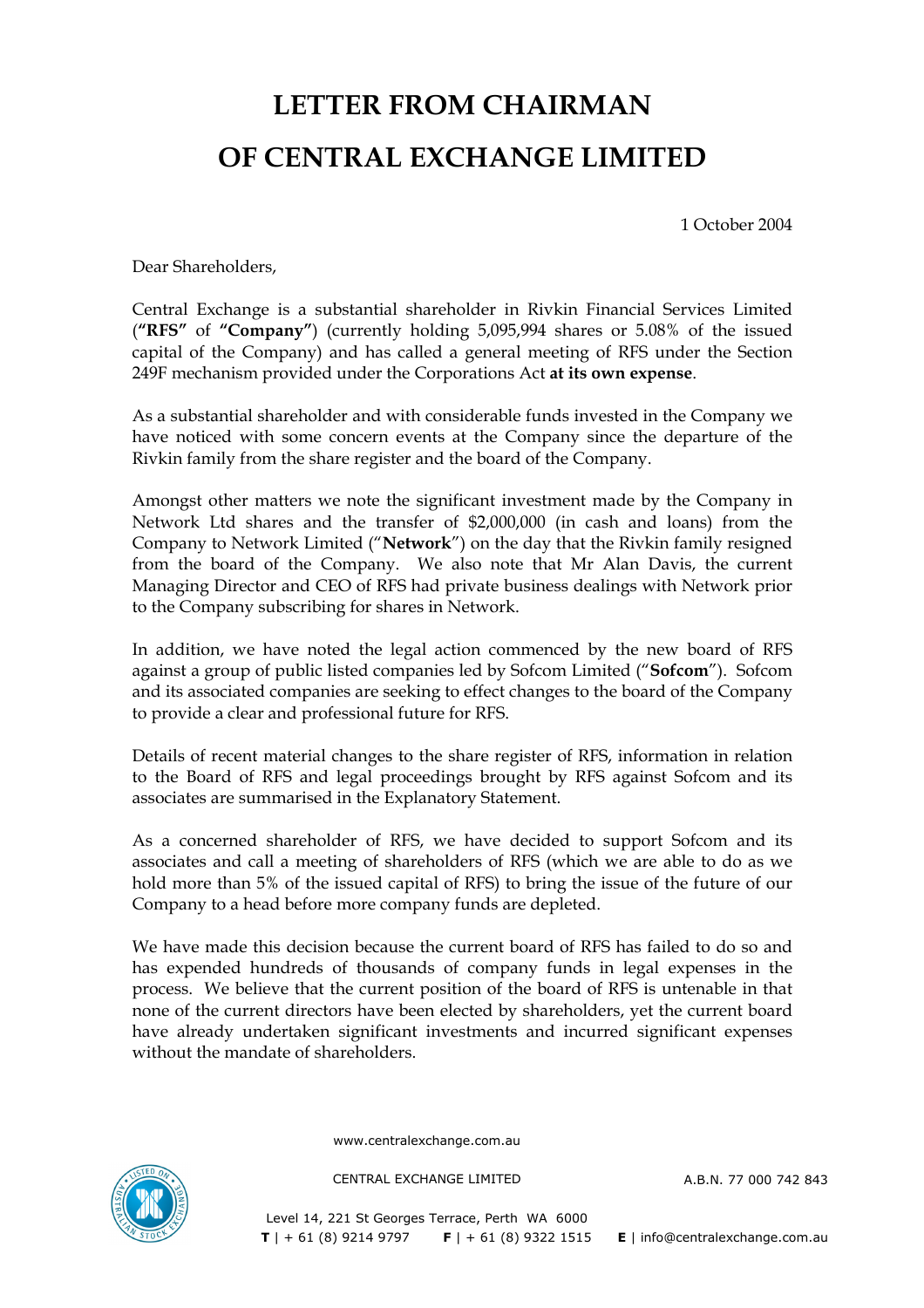The outcome of the voting at this General Meeting will determine the future for RFS. The choices that you have as a shareholder are:

- (1) a future for RFS under recently appointed managing director Alan Davis, about which we can say next to nothing based on the announcements made by RFS since Alan Davis became managing director on 21 June 2004; or
- (2) the future for RFS as proposed by Sofcom, involving the appointment of a professional funds manager and the delivery of maximum value to shareholders from the stockbroking business.

On 30 June 2004, Sofcom in conjunction with serving on the board of RFS a requisition for a meeting of the shareholders of RFS under the provisions of Section 249D of the Corporations Act stated:

*"RFS is the owner of online execution stockbroking firm Rivkin Discount Stockbroking Pty Ltd and is a self managed securities investor. In respect of the latter, Sofcom intends to establish clear guidelines for the investment activities of RFS seeking the pursuit of investment performance through a diversified portfolio of Australian listed companies. It is intended (in a similar manner to that achieved at Bentley International Limited) to appoint a highly regarded and independent Australian funds manager as the investment manager of the company's portfolio and to seek to grow RFS.* 

*Sofcom intends to be supportive of the stockbroking operations and to seek to maximise its value for all RFS shareholders."* 

Late on 2 July 2004, RFS released a market announcement which stated in part:

*"The Company proposes to refine its share trading activities from [sic] to a more measured approach including the taking of positions in companies where it will be able to assist in their development similar to the investment in Network Limited.* 

*The Company will still as appropriate take short term positions in the stock market. The Company proposes to change the name of the group and the group's stockbroking subsidiary at an appropriate time. The Company will continue and develop its core business of stockbroking."* 

Since 2 July 2004, the only indication that RFS has provided to the market as to its future course under the leadership of Mr Davis was the following paragraph contained in RFS' Preliminary Final Report released to the market on 31 August 2004:

*"The Group has significantly reduced its share trading portfolio and has converted most of it to cash. The Group will continue to trade securities for short term profit when the opportunity occurs. The Group will also seek opportunities to obtain "core" holdings which can be held for the longer term."*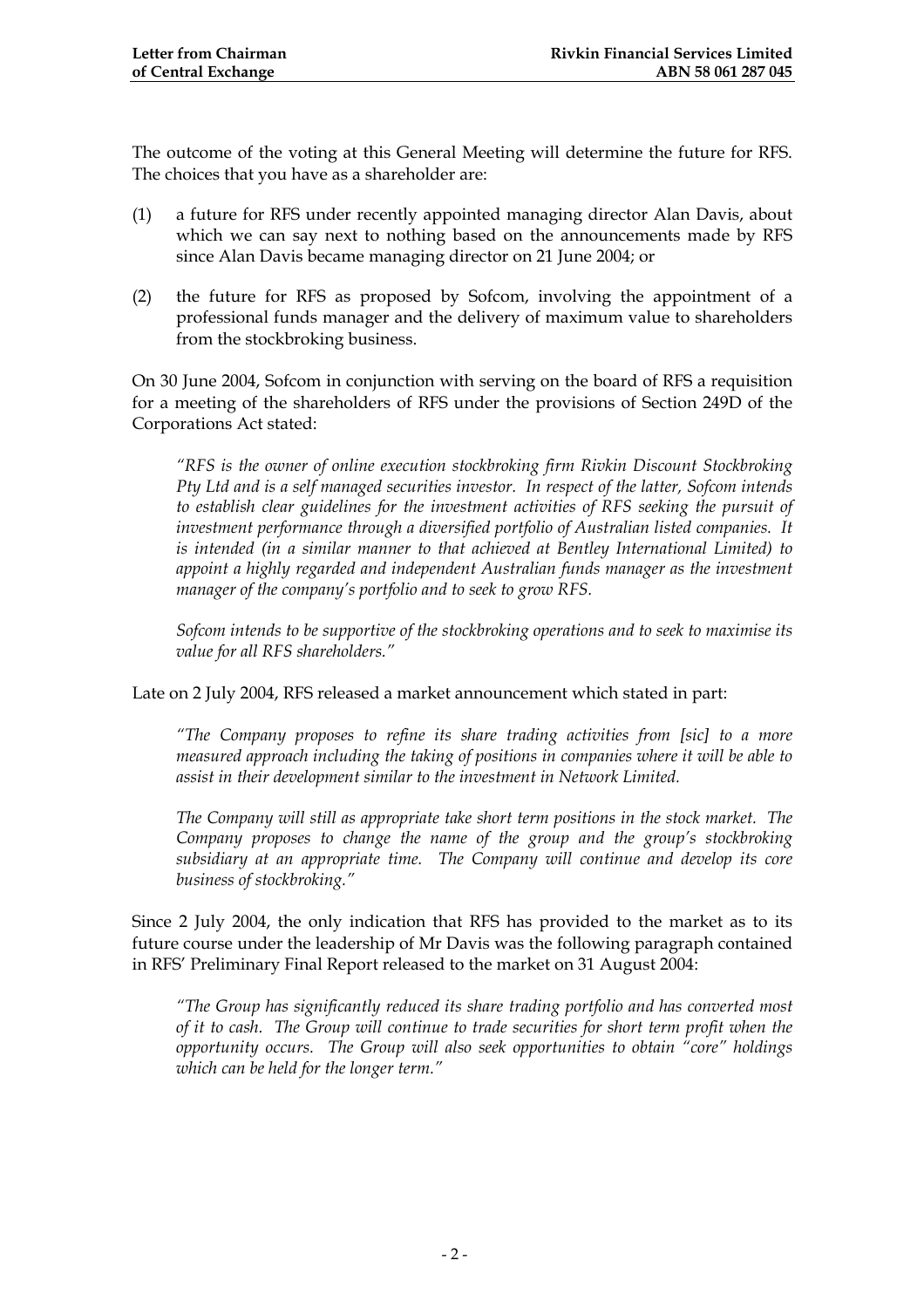We also draw your attention to the change in position of the Rivkin Report in relation to RFS.

- On 21 June 2004, the Rivkin Report authors stated that they were optimistic that the new appointment of Mr Andrew Davis as director and chief executive officer of RFS (after the Alan Davis Group Pty Ltd had purchased the 7.9% stake formerly owned by the company's founder, Rene Rivkin) would be favourably viewed by the market and as a result, advised subscribers who hold the stock to continue holding
- On 30 August 2004 the Rivkin Report stated that the investment team (excluding those who were ex-directors of RFS) had looked at RFS as it stood and had been unable to find compelling reasons to continue to hold the stock and recommended subscribers sell RFS at 20 cents (after noting the last reported cash backing of 19 cents). The authors reported that they were conscious that the stock is not liquid and advised subscribers be patient in executing the sell recommendation as there was no reason to panic out and drive the share price down.

We believe that it is in the best interests of all RFS shareholders that the investment activity of RFS be managed by a proven and capable independent professional funds manager with a demonstrable track record of investment success. The nominees of Sofcom and its associates namely Messrs Farooq Khan, Simon Cato and Christopher Ryan as proposed directors of RFS have the same view and if elected directors of RFS intend to press for the implementation of a funds management investment policy.

I strongly urge you to read the enclosed Notice of General Meeting and Explanatory Statement to help you make your decision on the resolutions to be considered at the meeting and to consult your financial adviser regarding such matters. If you are unable to attend the meeting, simply complete and lodge the enclosed Proxy Form before the deadline of 2:00pm (AEST) on Monday, 1 November 2004**.** 

The Chairman of RFS is likely to support the existing Board so if you are unable to attend the meeting and support the future for RFS as proposed by Sofcom (involving the appointment of a professional funds manager and the delivery of maximum value to shareholders from the stockbroking business) please **nominate WILLIAM JOHNSON as your proxy** to attend the meeting to vote for the appointment of Sofcom's nominees to the RFS Board and the removal of the current directors.

If you would like to discuss the matter with me please call on (08) 9214 9797 or email me at wjohnson@centralexchange.com.au.

Yours Sincerely,

William Johnson Chairman CENTRAL EXCHANGE LIMITED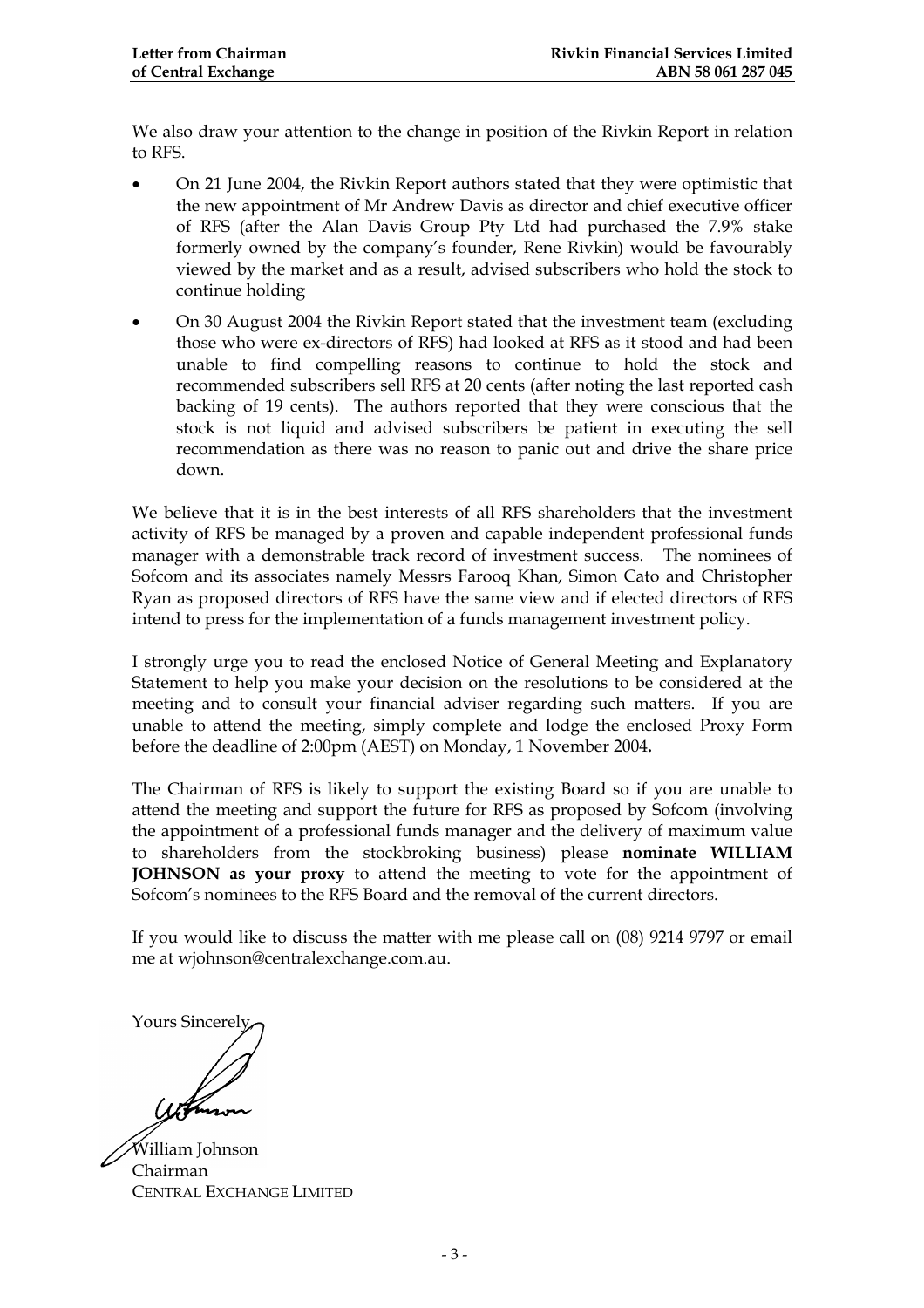# **NOTICE OF MEETING & EXPLANATORY STATEMENT**

## **TO SHAREHOLDERS**

### **OF**

## **RIVKIN FINANCIAL SERVICES LIMITED**  ABN 58 061 287 045

**Date and Time of General Meeting:** 

2:00pm (AEST), on Wednesday, 3 November 2004

**Place of General Meeting:** 

James Cook Room The Wentworth Sydney, Managed by Sofitel 61-101 Phillip Street Sydney, New South Wales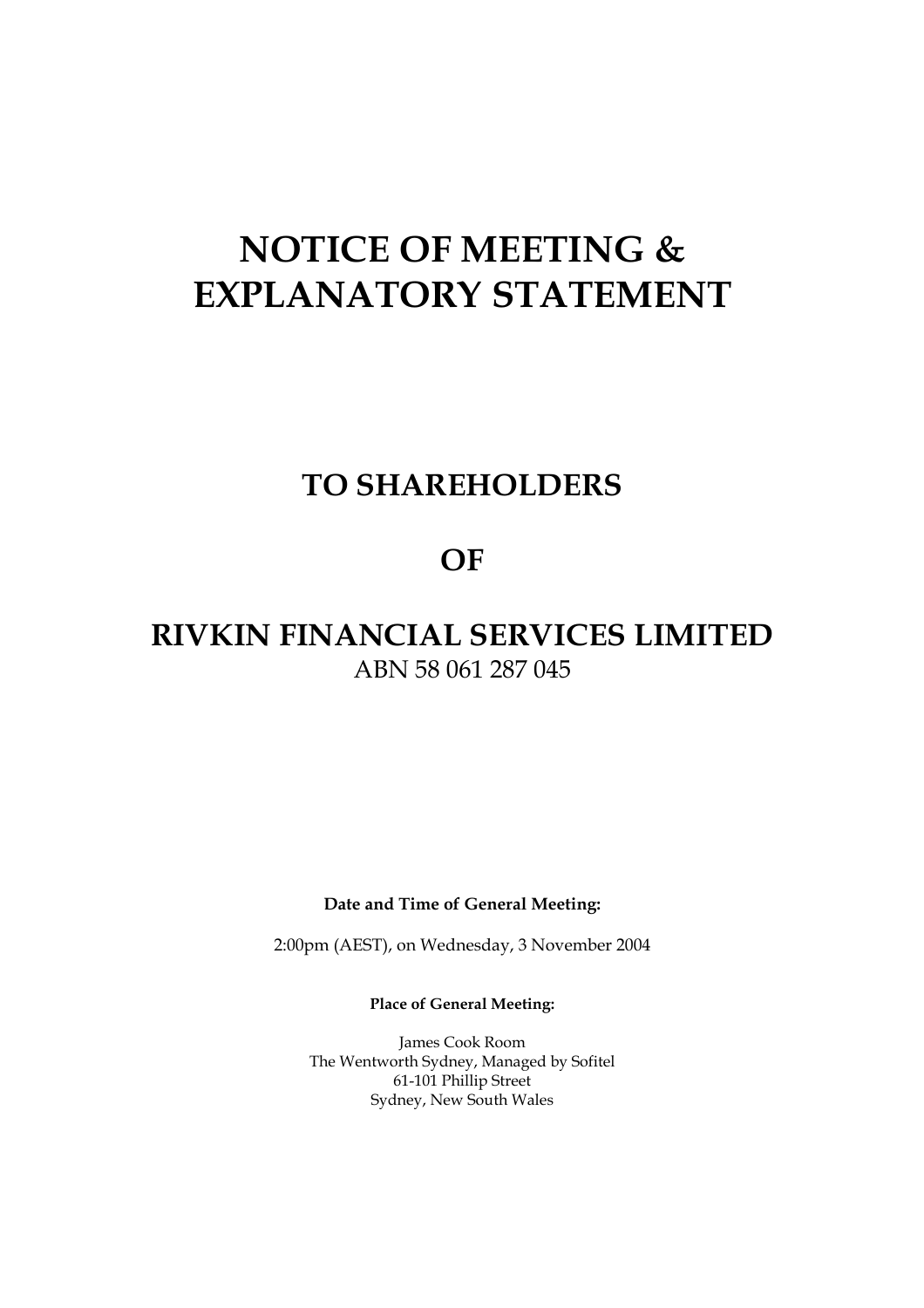### **NOTICE OF GENERAL MEETING**

Notice is given that a general meeting of shareholders of Rivkin Financial Services Limited ("RFS" or "Company") will be held at 2.00pm (AEST) on Wednesday, 3 November 2004 at the James Cook Room, The Wentworth Sydney, 61-101 Phillip Street, , Sydney, New South Wales.

### **AGENDA**

#### **BUSINESS**

To consider and, if thought fit, to pass, with or without amendment, the following resolutions, each as **ordinary resolutions**:

#### **Resolution 1 - Removal of Alan Andrew Davis as a director**

*"That Alan Andrew Davis be and he is hereby removed from office as a director of the Company, with effect from closure of the meeting."* 

#### **Resolution 2 - Removal of Lawrence Joseph Chartres as a director**

*"That Lawrence Joseph Chartres be and he is hereby removed from office as a director of the Company, with effect from closure of the meeting."* 

#### **Resolution 3 - Removal of George Anthony Lister as a director**

*"That George Anthony Lister be and he is hereby removed from office as a director of the Company, with effect from closure of the meeting."* 

#### **Resolution 4 - Election of Farooq Khan as a director**

*"That Farooq Khan, having consented to his nomination as a director of the Company, be and he is appointed as a director of the Company, with effect from closure of the meeting."* 

#### **Resolution 5 - Election of Christopher Bruce Ryan as a director**

*"That Christopher Bruce Ryan, having consented to his nomination as a director of the Company, be and he is appointed as a director of the Company, with effect from closure of the meeting."* 

#### **Resolution 6 - Election of Simon Kenneth Cato as a director**

*"That Simon Kenneth Cato, having consented to his nomination as a director of the Company, be and he is appointed as a director of the Company, with effect from closure of the meeting."*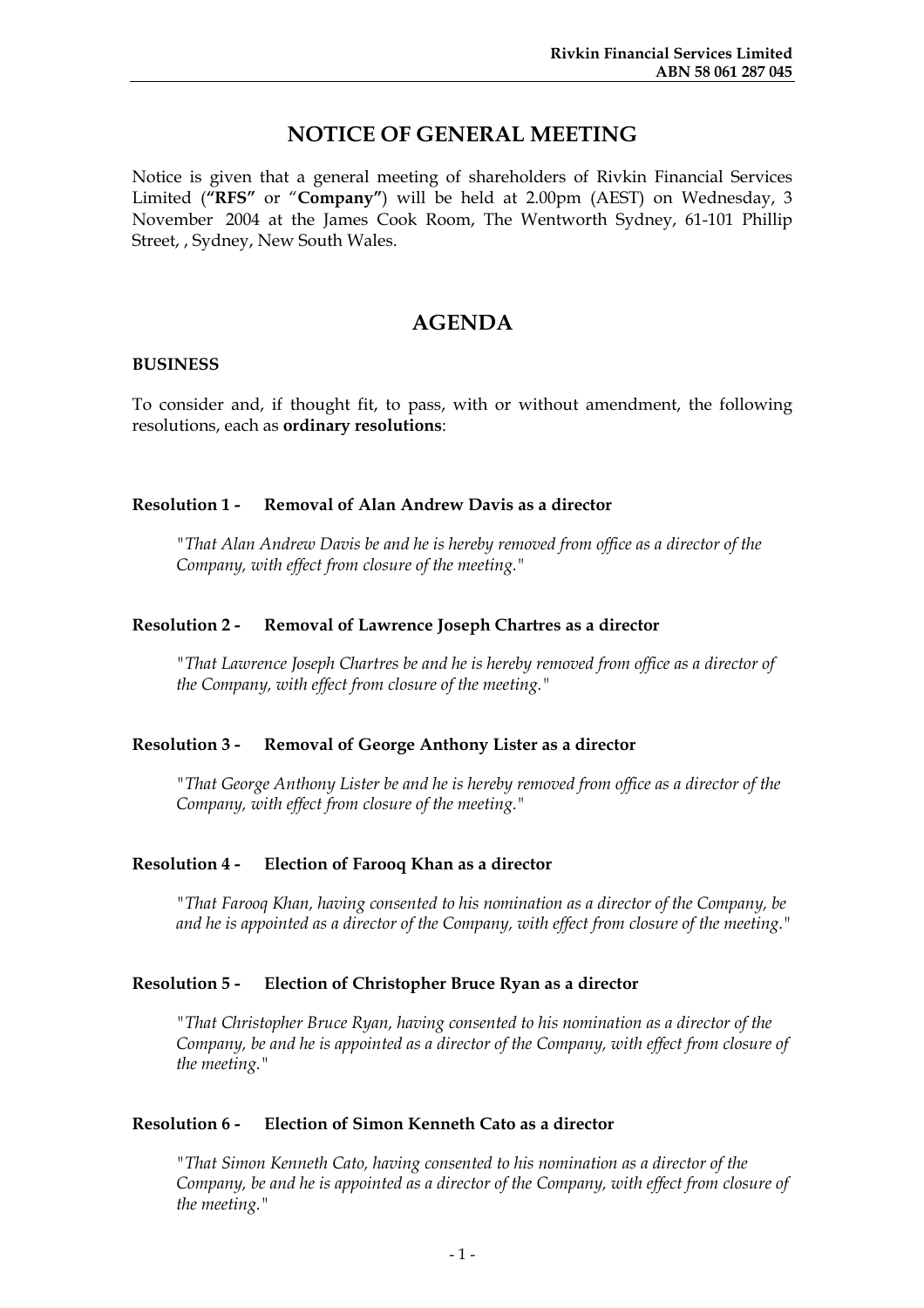#### **Resolution 7 - Removal of other directors appointed after the date of this meeting**

*"That each person appointed as a director of the Company on or after the date of calling of this meeting of the Company pursuant to Section 249f Corporations Act 2001 and prior to the closure of this meeting (not including any person appointed pursuant to Resolutions 4 to 6 of this notice of general meeting) be and is hereby removed from office as a director of the Company, with effect from closure of the meeting."* 

#### **DATED THIS 1ST DAY OF OCTOBER 2004**

**BY ORDER OF CENTRAL EXCHANGE LIMITED (ABN 77 000 742 843)**  in accordance with Section 249F of the Corporations Act 2001.

#### **SIGNED BY CENTRAL EXCHANGE LIMITED**

in accordance with the Corporations Act 2001:

William Johnson Victor Ho

Director Director and Company Secretary

#### **NOTES:**

These notes form part of the Notice of Meeting.

- 1. This Meeting has been convened by Central Exchange Limited (ABN 77 000 742 843) (**"Central Exchange"**) pursuant to Section 249F of the Corporations Act 2001 **at its own expense**.
- 2. **Snapshot Date:** In accordance with Regulation 7.11.37 of the Corporations Regulations, registered shareholders at 5:00pm (AEST) on 1 November 2004 will be entitled to attend and vote at this Meeting.
- 3. **Proxies:** If you are unable to attend and vote at the Meeting and wish to appoint a person who is attending as your proxy, please complete the enclosed proxy form. This proxy form must be received by the Company or the Company's share registry, Computershare Investor Services Pty Limited, by 2.00 pm (AEST) on Monday, 1 November 2004.

The completed proxy form may be:

- Mailed to or deposited at the Company's registered office being Level 33, Citigroup Centre, 2 Park Street, Sydney, New South Wales, 2000;
- Faxed to the Company's registered office on (02) 8268 7582;
- Mailed to the address on the form for Computershare Investor Services Pty Limited or deposited at that address; or
- Faxed to Computershare Investor Services Pty Limited on (08) 9323 2033.

A member entitled to attend and vote is entitled to appoint not more than two (2) proxies. Where more than one (1) proxy is appointed, each proxy may be appointed to represent a specified proportion of the member's voting rights. A proxy need not be a member of the Company.

4. This Notice of Meeting and the Explanatory Statement have been prepared for the information of shareholders in the Company to enable them to make an informed decision on the resolutions to be considered at this Meeting. Neither the Notice of Meeting or the Explanatory Statement should be distributed, nor should their contents be communicated, to any person other than a shareholder in the Company, and Central Exchange accepts no responsibility for the further publication of such documents in any other form.

The accompanying Explanatory Statement forms part of the Notice of Meeting.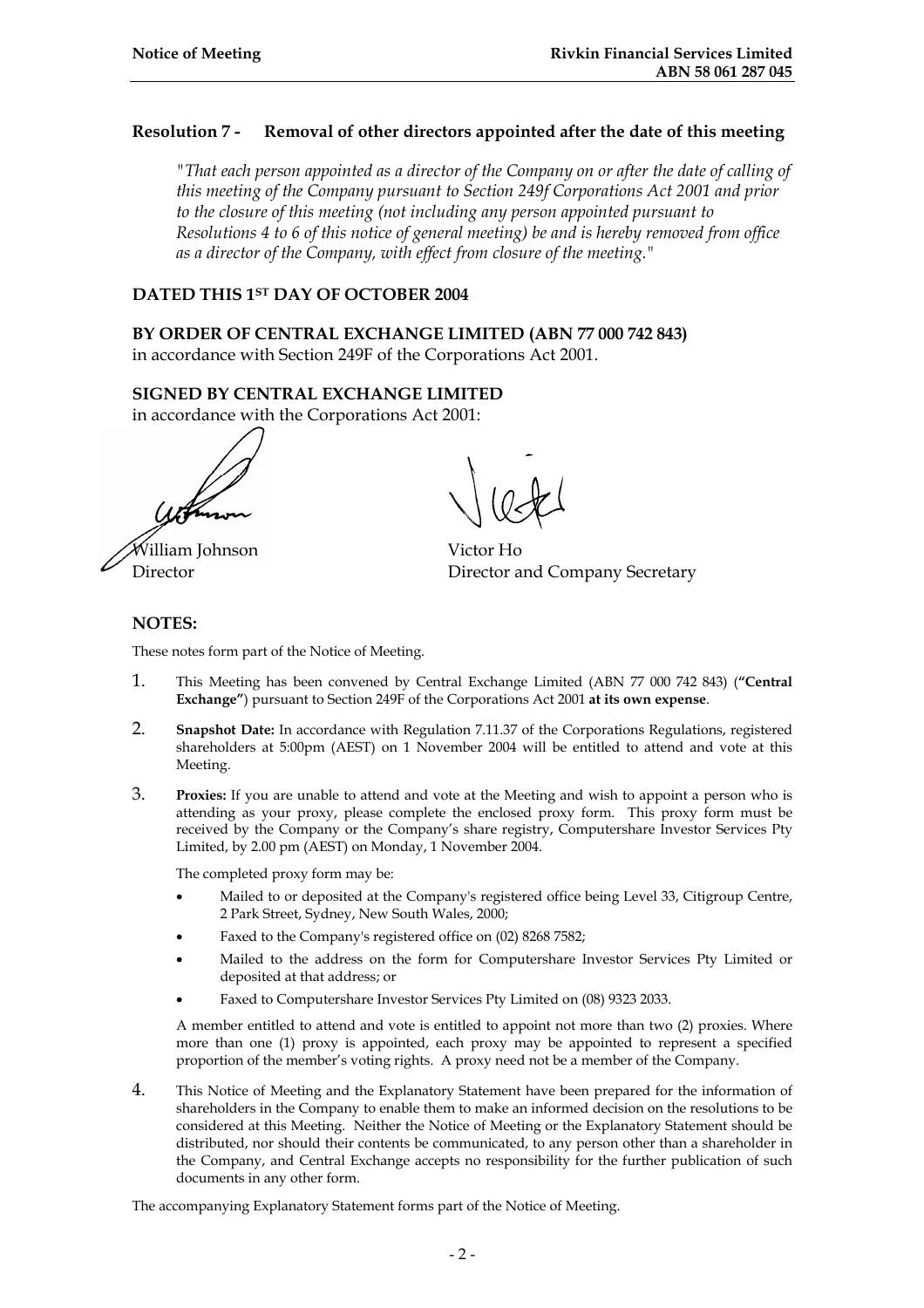### **EXPLANATORY STATEMENT**

This Explanatory Statement has been prepared to assist shareholders of the Company in understanding the business to be put to shareholders for their consideration at the General Meeting

#### **BUSINESS**

#### **Background**

#### **1. Meeting called under Section s249F**

Section 249F of the Corporations Act 2001 allows members (with at least 5% of votes that may be cast at a general meeting) to call and arrange to hold a general meeting of a company, at the members expense

Central Exchange is a substantial shareholder in the Company (currently holding 5,095,994 shares or 5.08% of the issued capital of the Company) and has called this meeting pursuant to Section 249F at its own expense.

#### **2. Recent material changes to the Company's share register**

- On 21 June 2004, Rene Rivkin sold his holding of 7,305,734 RFS shares to Alan Davis Group Pty Ltd ("**Alan Davis Group**"). The purchase consideration was \$1,607,272 of which \$200,000 was paid in cash and the balance loaned by Mr Rivkin over a 10 month period at 10% pa interest, or 15% pa interest if the amount owing is not repaid within 4 months.
- On 30 June 2004, Sofcom Limited ("**Sofcom**") announced that together with its associates Fast Scout Limited ("**Fast Scout**") and Altera Capital Limited ("**Altera**") it had acquired in excess of 5% of the issued capital of RFS and that it intended to requisition a meeting of RFS shareholders to seek the removal of Alan Davis and one other as directors and the election of Messrs Farooq Khan, Simon Cato and Christopher Ryan as directors.
- Late on 2 July 2004, RFS announced that it had issued 5,000,000 RFS shares and paid \$1,000,000 cash to subscribe for 10,000,000 shares in outdoor advertising company Network Limited ("**Network**"). RFS also announced it had loaned Network \$1,000,000 for 3 years.
- Also on 2 July 2004, RFS announced that it had issued 3,340,000 RFS shares to Cole Kablow Superannuation Pty Ltd ("**Cole Kablow**") as consideration for the acquisition of 3,500,000 Network shares (which Network had that day issued as consideration for the acquisition of an outdoor advertising company from Cole Kablow Superannuation directors Bill and Maureen Cole). Cole Kablow Superannuation and Network share the same address.
- On 1 September 2004, Network acquired on market 4,000,000 RFS shares, taking the combined holdings of Network, Cole Kablow Superannuation and Alan Davis Group to 19.7% of the current issued capital of RFS.
- On 9 September 2004, Central Exchange announced that it intended to purchase 14,000,000 RFS shares on-market and that it intends to support the election of Messrs Khan, Cato and Ryan as directors. To the date of this notice of meeting, Central Exchange has purchased approximately 5.5 million RFS shares.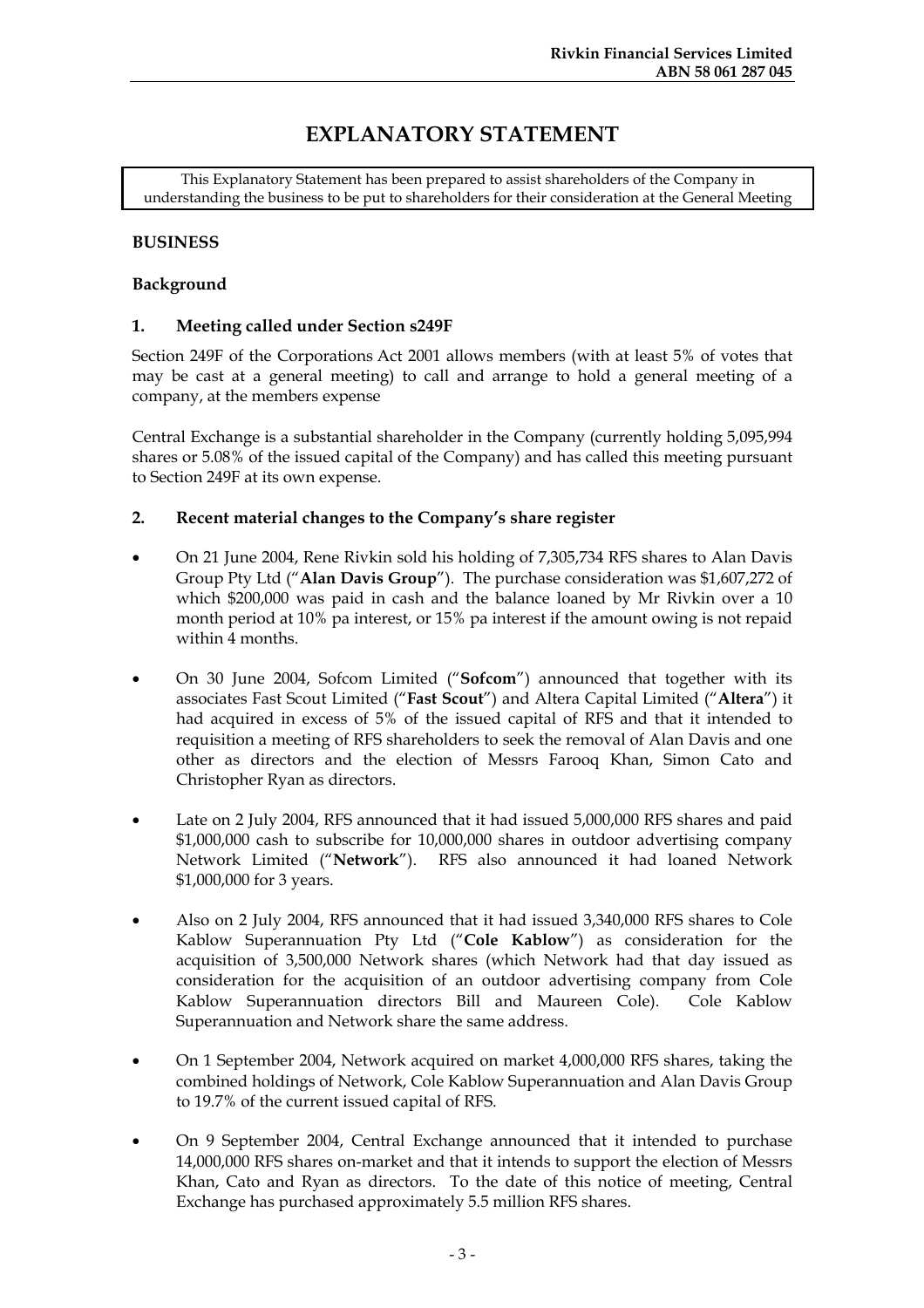#### **3. The Board of RFS**

- The current directors were appointed on 21 June 2004 (in the case of Mr Davis) and on 2 July 2004 in the case of the other directors.
- On 5 July 2004, RFS announced the receipt of a requisition for a meeting of shareholders from Sofcom Altera and Fast Scout seeking changes to the RFS board. RFS also stated that it would call the meeting within 21 days. On 13 July 2004, RFS announced that RFS had determined the requisition to be invalid and that it would not call the requisitioned meeting. The basis of the invalidity was that the last of the RFS shares acquired by Sofcom and its associates on and prior to 30 June were not registered until 5 July and RFS contend that the shares issued by RFS late on 2 July had diluted Sofcom, Altera and Fast Scout below the required 5% registered shareholding.
- On 17 August 2004, Sofcom submitted nominations and consents for Messrs Farooq Khan, Simon Cato and Christopher Ryan to be put forward for election as directors of RFS at the forthcoming annual general meeting of RFS. RFS has since acknowledged receipt of such nominations and consents but has yet to release any details about the annual general meeting of RFS. On 19 September 2004 Sofcom's solicitors requested RFS's solicitors to advise when RFS will be convening the annual general meeting but have received no response.
- On 6 September 2004 ASIC denied an application by RFS to delay the holding of the annual general meeting (due to be held on or before by 30 November) pending a determination of the Federal Court proceedings referred to below.

#### **4. Legal proceedings initiated by RFS**

- On 14 July, RFS commenced proceedings in the Federal Court of Australia against Sofcom, Fast Scout and Altera alleging that the purchase of shares by each of the three companies in RFS in the period 22 June to 29 June 2004 was contrary to the insider trading provisions of the Corporations Act 2001. In the proceedings, RFS sought orders to restrain Sofcom, Fast Scout and Altera from exercising rights held by them as shareholders in RFS to:
	- (a) request the directors to call a general meeting of RFS;
	- (b) call a general meeting of RFS; or
	- (c) vote at any meeting of the members of RFS.
- On 2 August 2004, Sofcom announced that it had filed a defence and served a proposed cross-claim in the proceedings alleging that the issue of shares by RFS to Network and Cole Kablow Superannuation was oppressive to the shareholders of RFS and seeking orders against each of RFS, Network, Alan Davis Group and Alan Davis including:
	- (a) an order that RFS forthwith discontinue its claims against Sofcom;
	- (b) orders directing the disposal of the shareholdings of Alan Davis Group, Network and Cole Kablow Superannuation in RFS, or alternatively that those shares be vested in ASIC;
	- (c) alternatively an order that RFS buy back the shares issued by it to Network and Cole Kablow Superannuation at the price for which they were issued and that RFS sell the shares held by it in Network to fund such purchase;
	- (d) an order that Alan Davis resign forthwith as a director of RFS.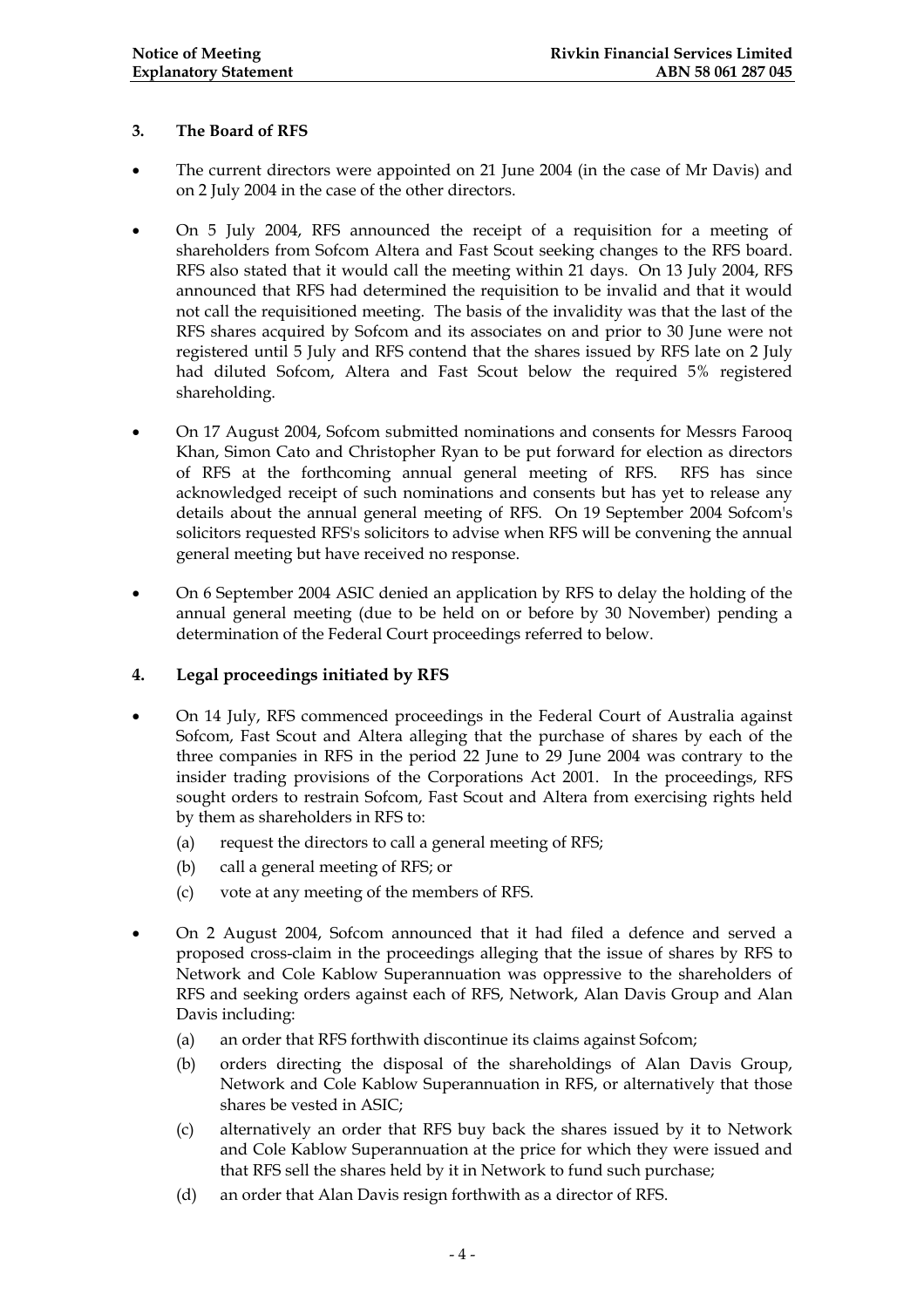- On 3 September 2004, Sofcom announced that it intended to raise as part of the Federal Court proceedings a challenge to the acquisition made on 1 September 2004 by Network of the further 4,000,000 shares in RFS.
- On 31 August 2004, RFS disclosed in its Preliminary Final Report for 30 June 2004 that it had incurred in excess of \$250,000 on the Federal Court proceedings to date.
- The proceedings are scheduled to be heard by the Federal Court on 25 October 2004. It is expected that the hearing will take 2 weeks, involving RFS and the other parties in substantial legal expenses.

#### **RESOLUTION 1 – Removal of Alan Andrew Davis as a director**

Mr Davis was appointed director of the Company by the Board on 21 June 2004.

The Company disclosed the following details about Mr Davis in a market announcement on 17 June 2004:

*"Mr Davis is aged 63 and graduated with the degree of Bachelor of Laws from the University of Sydney in 1963.* 

*Mr Davis is Chairman of Gosford Quarries Limited. Gosford Quarries is the largest dimension stone business in Australia and Mr Davis has been involved with operating the business of Gosford Quarries since 30th June, 1974.* 

*Mr Davis has extensive experience in the media industry, the oil and gas industry, real estate investment, motor vehicle retailing and mineral exploration."* 

Central Exchange has not verified the accuracy of such information.

#### **RESOLUTION 2 – Removal of Lawrence Joseph Chartres as a director**

Mr Chartres was appointed director of the Company by the Board on 2 July 2004.

The Company disclosed the following details about Mr Chartres in a market announcement on 2 July 2004:

*"Mr Chartres, aged 51, qualified as a Chartered Accountant more than 25 years ago. He has considerable experience in stockbroking and public company administration and management. He is experienced in property development and in the gaming and leisure industry"* 

Central Exchange has not verified the accuracy of such information.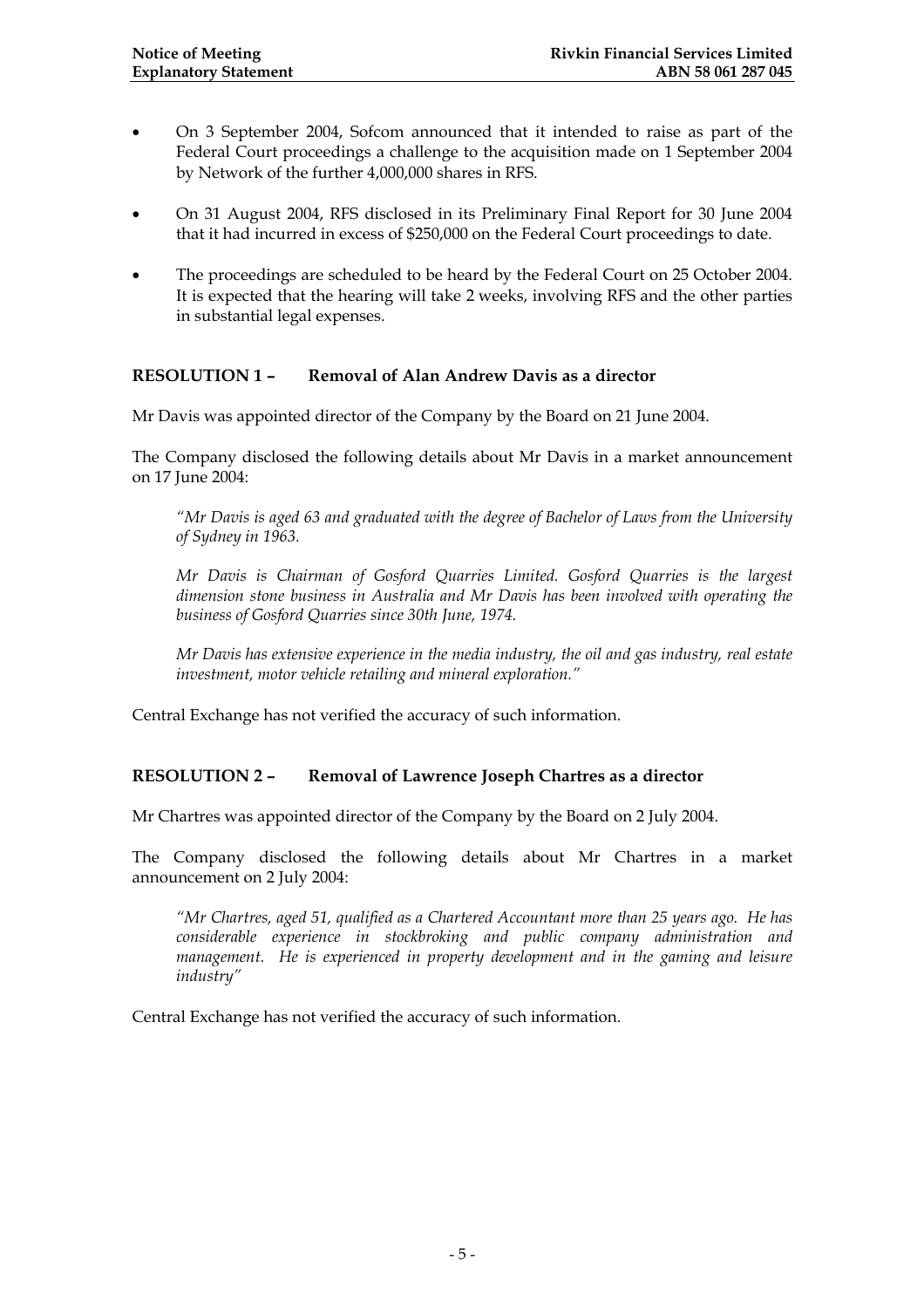#### **RESOLUTION 3 – Removal of George Anthony Lister as a director**

Mr Lister was appointed director of the Company by the Board on 2 July 2004.

The Company disclosed the following details about Mr Lister in a market announcement on 2 July 2004:

*"Mr Lister, aged 69, was the founder and join managing director of the City Automobile Holdings Group. He has been involved in the motor industry for over 45 years and in property development for a number of years. He is a director of Gosford Quarries Limited and Approved Securities Limited."* 

Central Exchange has not verified the accuracy of such information.

#### **RESOLUTION 4 – Election of Farooq Khan as a director**

Mr Khan has been nominated by Sofcom, Fast Scout and Altera Capital as a Director for the Company. Mr Khan's qualifications and experience are as follows:

#### **Farooq Khan** BJuris, LLb

Mr Khan is a qualified lawyer having previously practised principally in the field of corporate law. Mr Khan has extensive experience in the securities industry and the promotion and executive management of ASX listed companies. Mr Khan has guided the establishment and growth of a number of public listed companies involving capital raisings corporate takeovers and restructuring. Mr Khan is currently Chairman of five public listed companies – Bentley International Limited, Queste Communications Limited, Fast Scout Limited, Altera Capital Limited and Sofcom Limited.

#### **RESOLUTION 5 – Election of Christopher Bruce Ryan as a director**

Mr Ryan has been nominated by Sofcom, Fast Scout and Altera Capital as a Director for the Company. Mr Ryan's qualifications and experience are as follows:

#### **Christopher Ryan** BEcon, MBA, FAusIMM, ASIA, MPESA

Mr Ryan is the Principal of Westchester Corporate Finance, a Sydney based corporate advisory firm specialising in advising ASX listed companies on fund raising, mergers and acquisitions and associated transactions. Prior to forming Westchester in July 1996, Christopher was with Schroders Australia Limited for 27 years. At Schroders, he served 3 years in the investment division, 2 years as an economist monitoring influences on interest rates and exchange rates and 22 years in the corporate finance division of which he was a director for 19 years specialising in advising on project financing and mergers and acquisitions mainly in the Australian minerals and oil and gas sectors. In addition, he has been the chairman and/or a director at various times of a number of Australian companies listed on the ASX. He is currently Chairman of Golden Cross Resources Ltd, Bligh Ventures Limited and Blue Ensign Technologies Limited and a director of Bentley International Limited.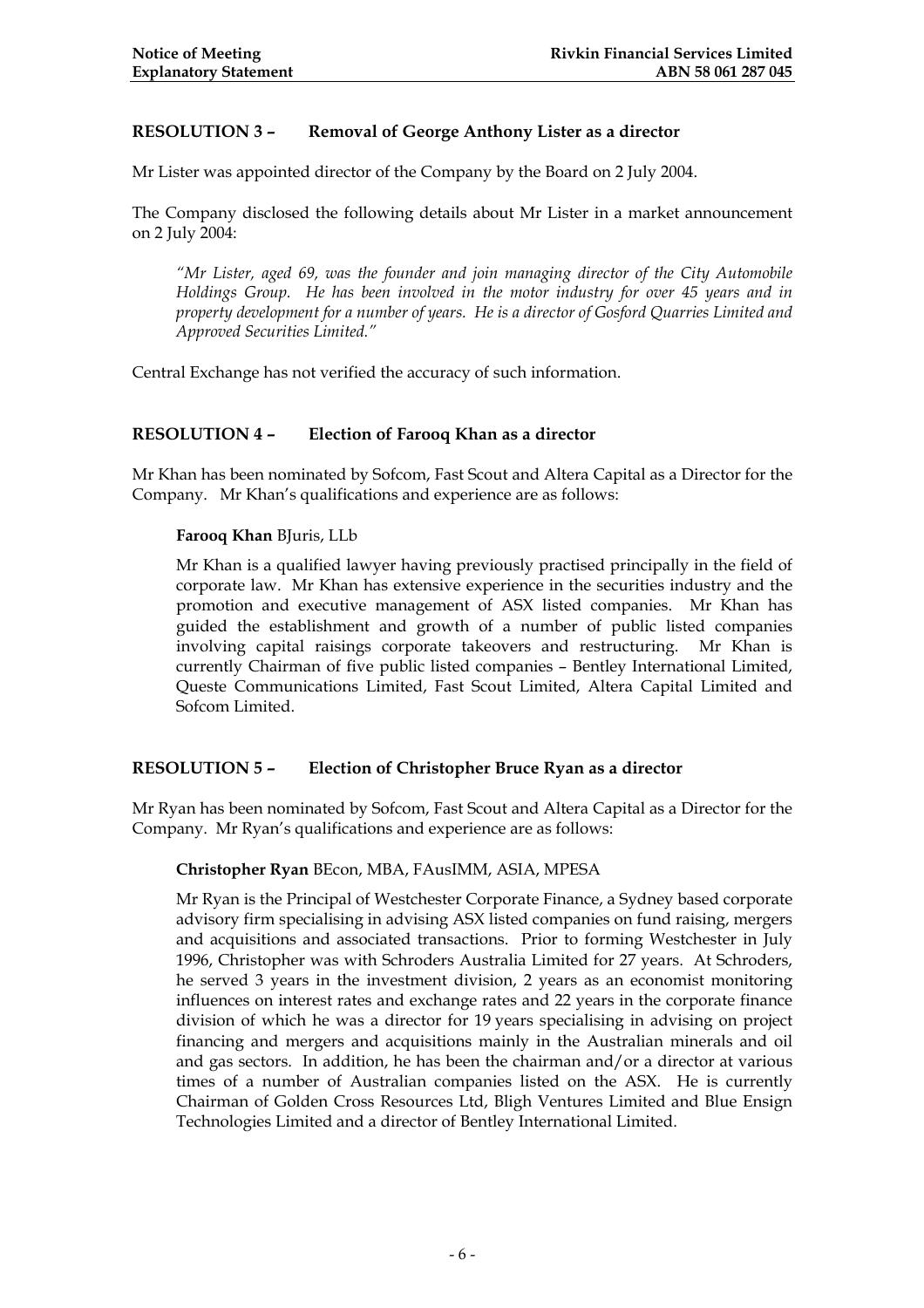#### **RESOLUTION 6 – Election of Simon Kenneth Cato as a director**

Mr Cato has been nominated by Sofcom, Fast Scout and Altera Capital as a Director for the Company. Mr Cato's qualifications and experience are as follows:

**Simon Cato** B.A., MSDIA

Mr Cato has more than 20 years capital markets experience within the Australian securities industry both in investment broking and in regulatory roles. He has been employed by the Australian Stock Exchange in Sydney and Perth in the companies department (which oversees the activities of listed companies) most recently as Manager, Companies for ASX Perth. Over the last 14 years Mr Cato has been an Executive Director of two stockbroking firms and in these roles has been involved in a diverse range of management and capital investment activities. Mr Cato has extensive stockbroking experience and is currently a director of ASX listed companies Bentley International Limited, Medusa Mining Limited, Altera Capital Limited and Sofcom Limited.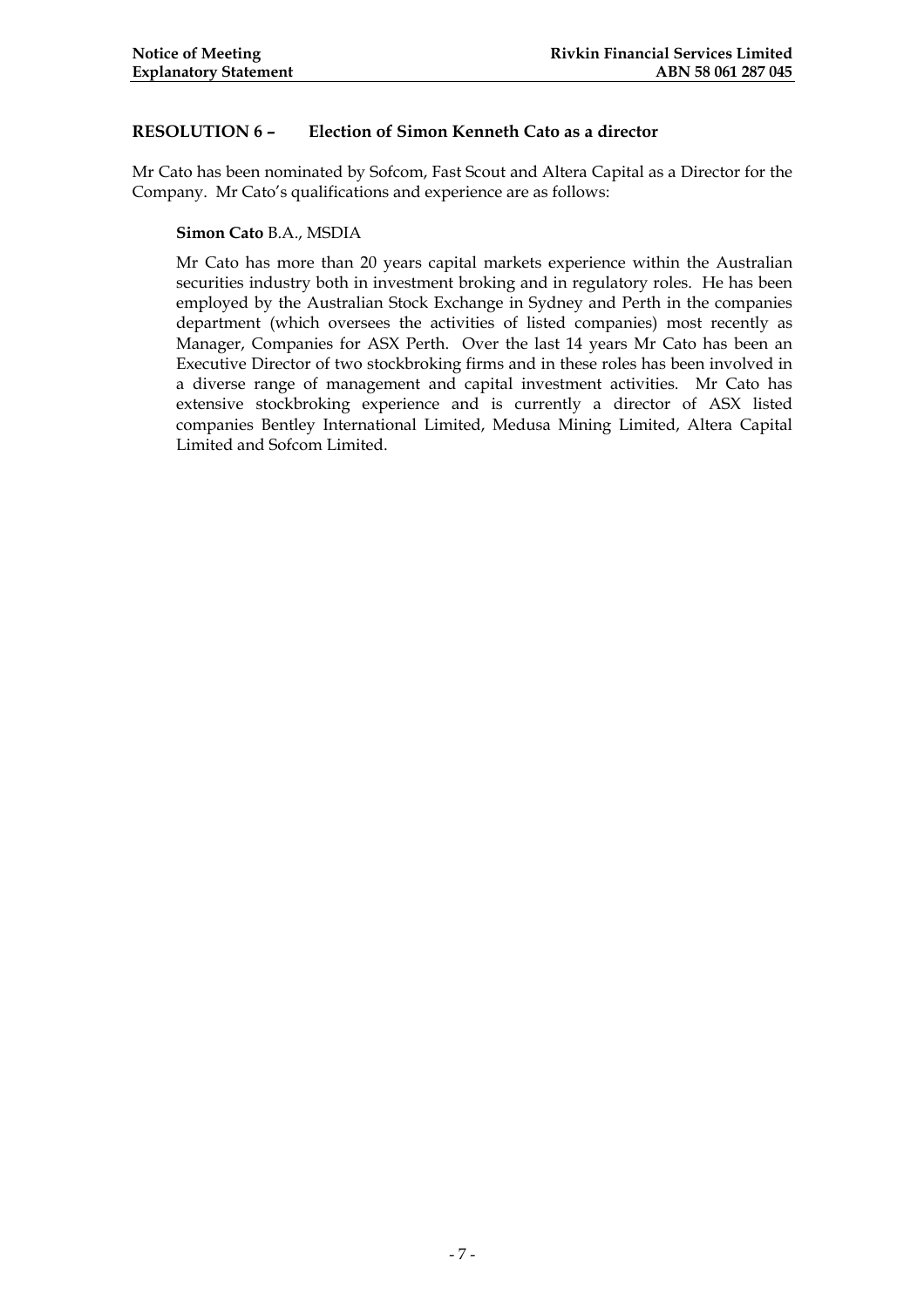Mark this box with an 'X' if you want to make any changes to your address details (see reverse)

### **Appointment of Proxy**

I/We being a member/s of Rivkin Financial Services Limited and entitled to attend and vote hereby appoint

Write here the name of the person you are appointing if this person **is someone other than** the Chairman of the General Meeting.

or failing the person named, or if no person is named, the Chairman of the General Meeting, as my/our proxy to act generally at the meeting on my/our behalf and to vote in accordance with the following directions at the General Meeting of Rivkin Financial Services Limited to be held at the James Cook Room, The Wentworth Sydney, 61-101 Phillip Street, Sydney, New South Wales, at 2:00pm (AEST) on Wednesday, 3 November 2004 and at any adjournment of such General Meeting.

### **Voting directions to your proxy - please mark**  $\boxed{\times}$  **to indicate your directions**

| <b>RESOLUTIONS</b> |                                                                                                  | For | <b>Against</b> | Abstain* |  |
|--------------------|--------------------------------------------------------------------------------------------------|-----|----------------|----------|--|
| 1.                 | <b>Removal of Alan Davis as Director</b>                                                         |     |                |          |  |
| 2.                 | Removal of Lawrence Chartres as a director                                                       |     |                |          |  |
| 3.                 | Removal of George Lister as a director                                                           |     |                |          |  |
| 4.                 | Election of Farooq Khan as a director                                                            |     |                |          |  |
| 5.                 | Election of Christopher Ryan as a director                                                       |     |                |          |  |
| 6.                 | Election of Simon Cato as a director                                                             |     |                |          |  |
| 7.                 | Removal of other directors appointed after the<br>date of notice of meeting                      |     |                |          |  |
|                    | If 2 proxies are being appointed, the proportion of voting rights this proxy represents is:<br>% |     |                |          |  |

**\*** If you mark the Abstain box for a particular item, you are directing your proxy not to vote on your behalf on a show of

hands or on a poll and your votes will not be counted in computing the required majority on a poll.

**PLEASE SIGN HERE This section** *must* **be signed in accordance with the instructions overleaf to enable your directions to be implemented.** 

| Individual                               |                                  |                              |
|------------------------------------------|----------------------------------|------------------------------|
|                                          |                                  |                              |
| Sole Director and Sole Company Secretary | <b>Director</b>                  | Director / Company Secretary |
| <b>Contact Name</b>                      | <b>Contact Daytime Telephone</b> | Date                         |
| Email:                                   |                                  |                              |